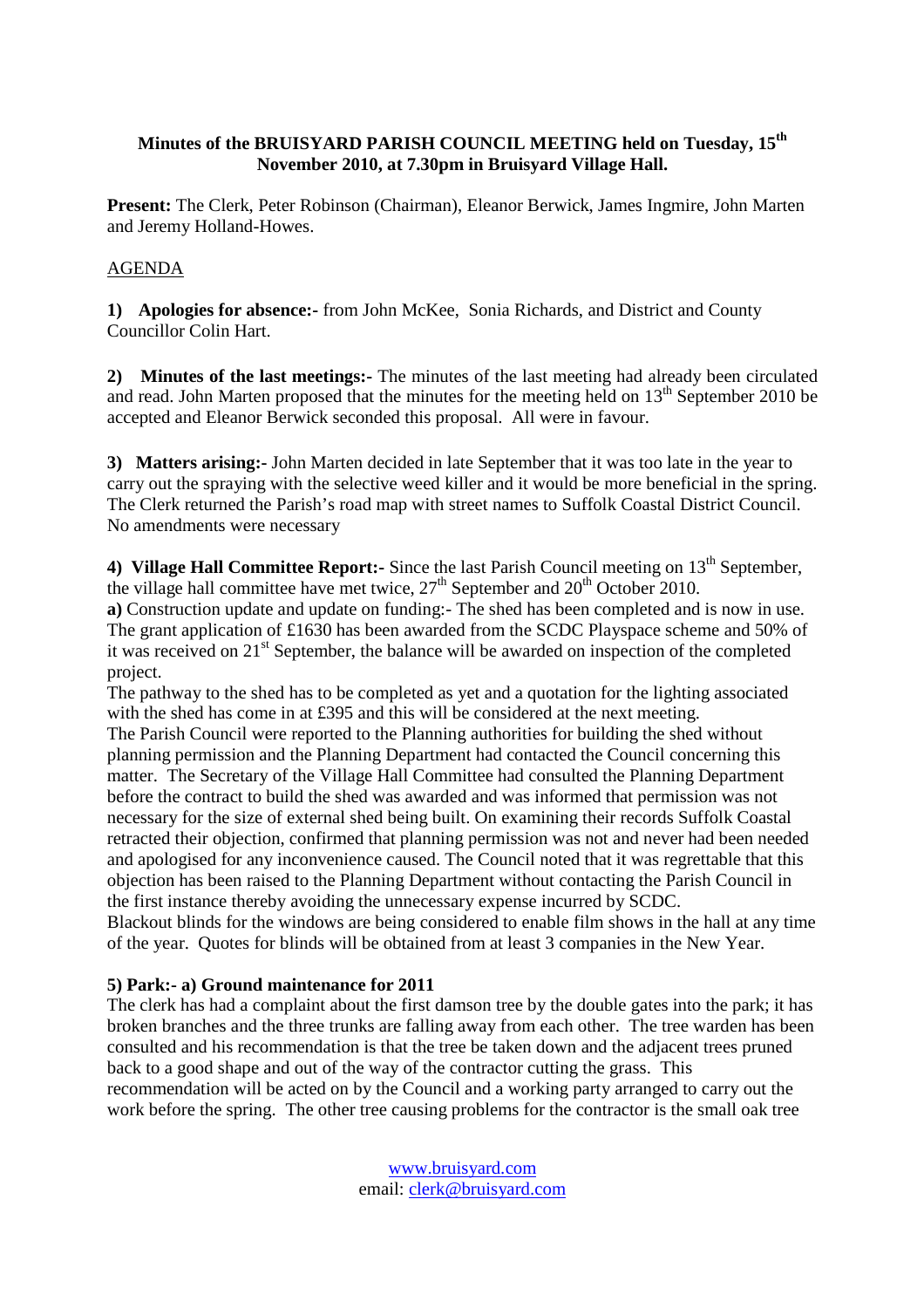by the fencing as the lower branches also interfere with grass cutting. This will be pruned at the same time.

John Marten has drawn up a plan of action and quote for the maintenance of the Park and the car park for the coming year. This was used as a basis for discussion on the necessary maintenance of these areas and the associated finances.

The members thanked John McKee for the grass cutting he has carried out at the front of the hall this year. He has expressed a wish to continue to cut this area of the park in 2011 and the Members will take him up on his generous offer. If he is unable, for some reason to cut the grass at appropriate times the contractor will be asked to carry out a cut in this area for an agreed price. Peter Robinson will liaise between John McKee and the Contractor for the cutting of this area.

The maintenance of the area of grass from the beginning of the slope by the hall to the river will remain the responsibility of the Parish Council, together with the grass cutting of the Pound. It will require  $10 - 13$  cuts a year by the contractor at an estimated cost of £30. The grass around the hall, which requires extra attention and the car park area will be the responsibility of the Village Hall. A program of weed killing will also be carried out when necessary by the contractor and a complete herbicide used around the walls of the hall as the use of a strimmer against the building may damage the brick work.

.

As it will be more convenient and cost effective to combine the two responsibilities into one invoice for the ground maintenance it was agreed that one third will be paid for by the Village Hall and the Parish Council will pay the other 2/3. This arrangement will mean the cost of grass cutting to the Parish Council will remain about the same as in previous years.

**6) Financial Matters:-** John Marten declared his prejudicial interest in item 5 a) and signed the register of interests book and withdrew from the meeting.

 a) Payment to John Marten:- James Ingmire proposed that £150 be paid for grass cutting for September, October and November from Barclays Parish Council current account and Peter Robinson seconded this proposal and all agreed. A cheque was duly written and signed.

 b) Refund of deposit for hiring of the Village Hall to Emma Kearey of £50 and refund of deposit of £29 to Sheila Laine. Paid from Barclays Village Hall account

 c) David Smith repayment:- Paid from Barclays Village Hall account £148.85 on 23 September and £165.87 on 2 November for bar stocks purchased from Makro

 d) Transfer of £815 from the Parish Council Barclays current account to Barclays Village Hall account on 23 September. A grant from SCDC paid into wrong account.

 e) David Smith repayment for Bridges and Garrards invoice:- Paid from Barclays Village Hall account £96 on 20 September for roasting dishes.

 f) Paid to Suffolk Coastal District Council £70 from Barclays Village Hall account to cover the licence fee on the Village Hall on 4 November.

 g) To pay Suffolk Coastal District Council £40.54 from Barclays Parish Council account for the Licence for use of land at Rendham road

 h) Paid Simmons Builders Ltd from the Santander Reserve account on 23 September £6,123.08 as final payment and £71.49 + VAT (£84) for the coir entrance mat. On 29 October paid them from the same account £4,423 for building the shed plus £141 for the replacement of the broken entrance door window.

James Ingmire proposed that financial transaction b) to h) where in order and Jeremy Holland-Howes seconded this proposal and all agreed Cheque for SCDC was duly written and signed i) The proposed budget for 2011/2012 was prepared and circulated by the Clerk before the meeting. The Members accepted the budget and Peter Robinson proposed that the precept be

> www.bruisyard.com email: clerk@bruisyard.com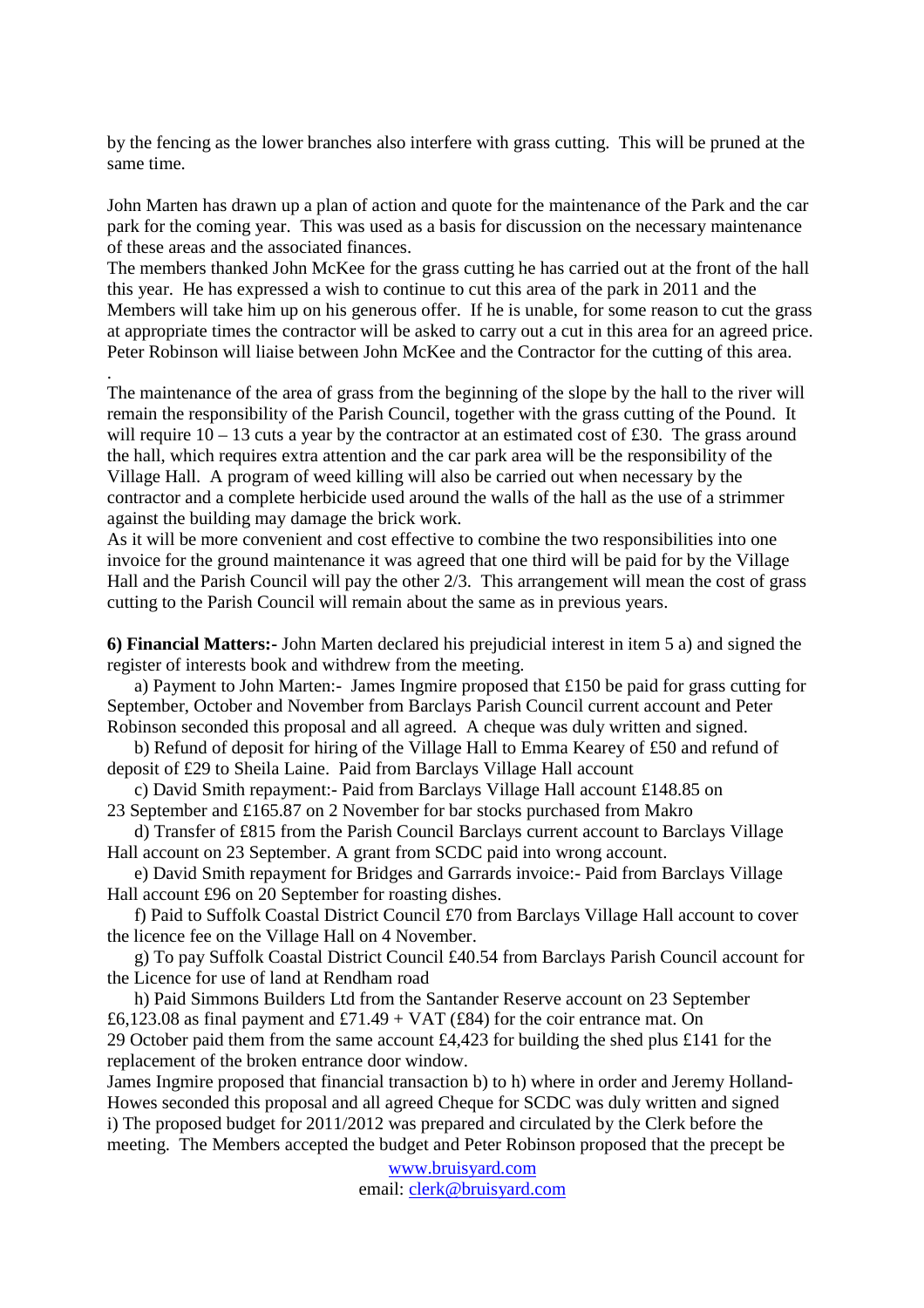raised by £100 to £1800 in order to maintain the Councils finances in light of there being election expenses in the coming financial year. John Marten seconded the proposal and all agreed. i) Paid Essex and Suffolk Water £95.18 from Barclays Village Hall account on  $15<sup>th</sup>$  November. Eleanor Berwick proposed that it was in order to have paid this invoice and Jeremy Holland-Howes seconded the proposal; all agreed.

**7) Coming events:-** 'Wines for Christmas' wine tasting event on Friday 26<sup>th</sup> November. Eleanor Berwick has all the arrangements for the event in hand and all 42 tickets are sold.

## **8) Children's play area committee report**

The committee have consulted with 4 companies who have submitted quotes and designs. The sub-committee members agreed that the best value for money and most efficient company is Creative Play. Their design includes a 4 tower linked climbing frame with a slide from one tower, a tractor, also with a slide, for younger children, two spring riders, a see-saw and a spinning bowl. Concerns were expressed by Jeremy Holland-Howes about the inclusion of the telegraph pole in the play area and suggested that it should be an L shape play area in order to exclude the pole. All agreed and if necessary the young children's items could be installed at the other side of the basket ball court. Eleanor Berwick proposed that the Council use the quote of £32,147 plus VAT from Creative Play to apply for funding to build a play area. Peter Robinson seconded this proposal and all agreed. Conrad Wheelan will liaise with David Smith concerning putting in applications into appropriate bodies to raise funds.

**9) School catchment area :-** Jeremy Holland Howes has received a reply from Jan Scott [Senior Education Officer] regarding the catchment area schools for pupils living in Bruisyard. She informed him that a review was undertaken in 2008 and there are no plans to change the catchment area in the Leiston and Saxmundham areas.

However, she does acknowledge that Bruisyard is the furthest extremity of Saxmundham Primary School catchment area, and that a number of schools are nearer to Bruisyard. This means there are likely to be families in the parish who are entitled to free school transport to an out of catchment school, that is to say when it is the nearest school to their home address. These schools are likely to include Peasenhall Primary, Dennington Primary and Thomas Mills High [from age 13 years at present, from age 11years in 2012 when Saxmundham Middle closes]. It is also implied that children living in Bruisyard shouldn't have too much difficulty getting into Thomas Mills High living 3.999 miles away and would have been offered places at this school in the last 2years, as in 2009-2010 the last out of catchment applicant to be accepted lived 7.273 miles away [ 6.512 miles in 2008-2009].

**10) Village Physical Limit Boundaries:-** The Clerk had a meeting with Rachel Knights, Planning officer for SCDC and she agreed to include all the garden of the last property on Mill Lane but not the small field next to it or Foxearth. A boundary was also drawn up round the houses at Bruisyard Street so that area can be considered for inclusion in the Local Development Framework.

**11) Update on Land between 4 Vicarage Cottages and Home Farm:-** The Clerk contacted Gary Lowe of NPS Property Consultants Ltd who act for Suffolk Coastal District Council on matters of land they own. The Council have re-fenced the land but this was removed by the tenant of No 4 Vicarage Cottages. Gary Lowe informed the Clerk that the District Council will take no further action as the cost of litigation was too high in relation to the value of the land. The Members expressed their concern that nothing has been done has by Heritage Housing

> www.bruisyard.com email: clerk@bruisyard.com